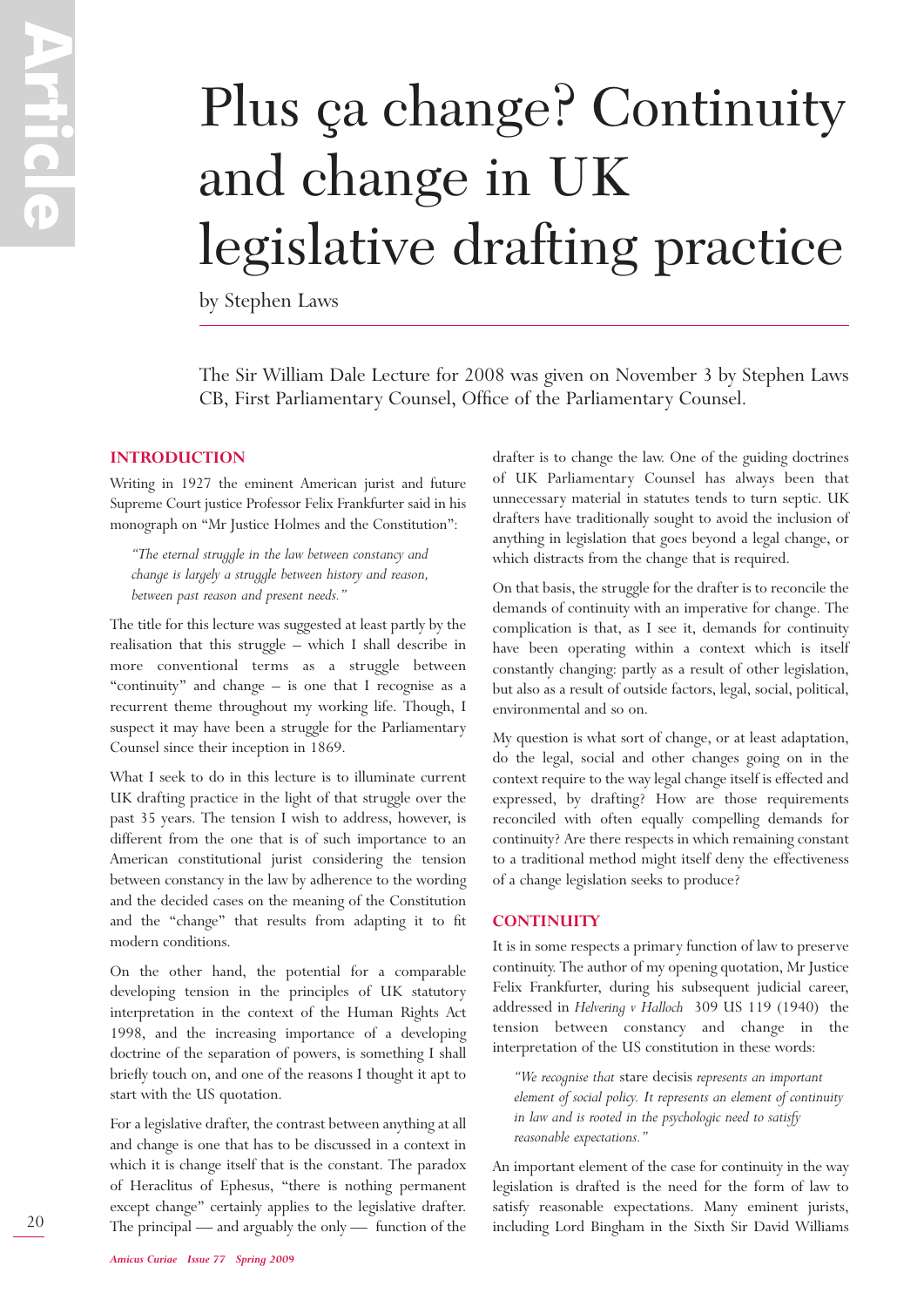lecture on "The Rule of Law" have emphasised the importance of continuity and predictability as a component of the rule of law. An element of predictability and permanence is an essential contributor to the role of law in preserving social cohesion and doing justice.

The same applies, I suggest, to how it is expressed. An understanding of the principled bias of the law in favour of continuity is essential to the drafter of legislation, who is better being predictable than indulging a talent for surprise. As Ben Johnson said in *Timber or Discoveries made upon Men and Matter* (published posthumously in 1640): "A man coynes not a new word without some peril and lesse fruit, for if it happen to be received, the praise is but moderate; and if refused, the scorne is assured."

But I suggest that the demands of continuity are not constant. For at least 35 years the relationship between what the transatlantic lawyer would call the three branches of government has been changing. The dynamism in the relationship has been attributable in part to some major legislative and constitutional changes, but it has also been influenced by other factors. It is that dynamism in the relationship that sets the context for legislative drafting that has proved both a challenge and a fascination to those of us who have had to work within it. Not only has the drafter often been aiming at a moving target. The drafter has also often been aiming from a moving platform. What I want to discuss is how much our practices have changed to match the changing context.

In my chapter for the book *Drafting Legislation – a Modern Approach* (The collection of essays in memory of Sir William Dale, which I understand is to be launched after this lecture), I explain how the role of the drafter is that of "drawing the line" and about how that contrasts with the work of the ordinary practising lawyer whose job is to "find the line". I explain how, in drawing the line, the drafter has to make a whole series of balancing judgments that set the parameters for what amounts to good drafting. That chapter is about the freedom of the individual drafter when confronted with a blank piece of paper, but it is also about the constraints that affect how the individual drafter resolves various tensions in the case of an individual piece of work.

In discussing continuity and change in drafting practice, and thus in the collective approach to drafting within our jurisdiction, I am today dealing with a further factor acting as a constraint on the drafter. That extra factor is the need to be consistent with what has to be a collective understanding of the developing and changing relationship between the courts on the one hand and Parliament and the executive on the other. That context sets the syntax for drafting and, collectively, drafters need to adapt to the changing syntax, while remaining conscious that the adaptation can itself either effect or inhibit further change, and that they need to assess that and be cautious about it.

The extent to which a collective approach is needed is of particular interest to me in my current capacity as the leader of an office of legislative drafters. The head of every drafting office has to make judgments on what is appropriate where there are competing claims for consistency and innovation.

So, what — for drafters of legislation collectively — is the importance of continuity?

The essential prerequisite for being able to draft effective legislation is to be able accurately to predict how it will be applied in practice. That means working with the grain of the interpretative principles currently applied by the courts and it involves safeguarding principles and practices that maintain order and consistency in the whole process.

The demands of continuity require a balance to be struck about how new propositions are approached. This involves looking at the demands of continuity by looking both forwards and backwards. Looking forwards, it is important for what is drafted to be understood both immediately and in the longer term. This applies not only to the Bill, and the resulting Act, but also to future Bills and Acts to be drafted either by the drafter or by his or her colleagues.

Immediate comprehensibility in Parliament is essential if the Bill is to pass. Immediate effectiveness on commencement is also essential to deliver the implementation of the government policy to which an Act is to give effect. Those factors draw the drafter into the specific and the contemporary. They present an incentive to accede to requests for immediate clarification or exposition in the legislation.

However, the drafter must also look further into the future. There are risks in concentrating solely on the immediate implementation of the Act. The potential lifetime of statute law imposes an imperative for continuity in the style and general approach to drafting. Much statute law may appear to the practitioner to be a transitory thing renewed and altered with regularity. But statute law needs to be drafted in the knowledge that it must make sense not only today, but also next year or in 10 or even, like the US Constitution, in over 200 years time.

Here is a factor that draws the drafter into the abstract and a use of language that is conservative enough to stand a chance of passing for timeless. Of course Alexander Pope's advice (in *An essay in criticism*, (1711), at p 333), also plays a part.

*In words, as fashions, the same rule will hold; Alike fantastic, if too new, or old: Be not the first by whom the new are tryed, Nor yet the last to lay the old aside.*

Looking forward in a strategic way, the drafter must not debase the coinage of communication for the future. Every Bill (even if it is not making major constitutional or legal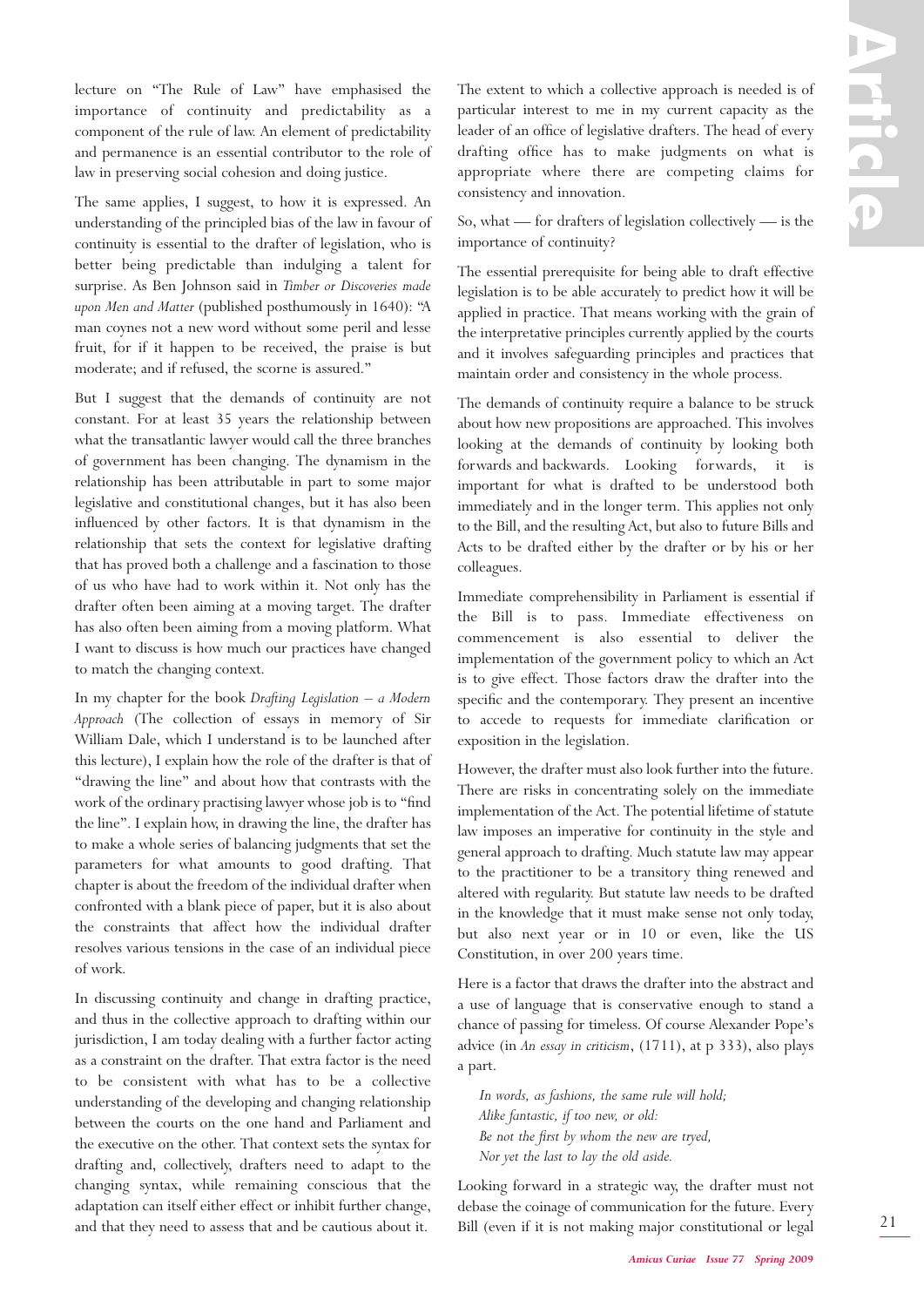change) is potentially contributing to expectations about the form and content of future legislation. A clarification that short-term considerations might make desirable can be undesirable if it will create an implication that the matter will always be clarified in future. The expression of an idea in a novel way may create an assumption that the idea will continue to be expressed in that way. Drafters need to remember that divergent practices, when examined close up, can be analysed chronologically and made to look like a collective change of direction.

On the other hand, this analysis prompts me to wonder whether one thing drafters have to recognise is the extent to which a period of very significant change in the context in which legislation is interpreted itself creates a tendency to greater volume. In such a period, the long-term statutory outcomes are likely to be less predictable because they depend on the direction of future change. If, as a result, the balance, for both the drafter and others involved in the framing of legislation, between achieving short-term effectiveness and securing long term stability shifts in favour of the the short term, what effect will that have on the character of the legislative product? And how should the drafter manage that potential effect?

Continuity is also reinforced when the drafter looks backwards. At that point, similar considerations apply as when looking forwards, although sometimes the backwards look leads to different conclusions.

First, looking backwards at the immediate past, it is important that the new law fits with the old. The common characteristic of every legislative provision is that it is changing law, not just making new law. Has the connection with the previous law and the transition from it been adequately provided for? Just as there must be no holes in the new law, so there must be no holes in the old law where the join is made with the new. This is one area where continuity must clearly be an element of change. I discuss in my Chapter for *Drafting Legislation – a Modern Approach* how the drafter may have to decide whether to put the emphasis in a draft on the destination of the proposed legal change or on the route to that destination. But continuity demands that there should always be a route.

Secondly, looking backwards, the drafter must ensure that the drafting approach does not prejudice the interpretation of provisions that have already been drafted. Here is a real tension between continuity and change. Just as an innovation in drafting may commit future drafters to a particular approach for the future, it can also condemn them for not having adopted a particular approach in the past. A change of approach may be wholly justified by new circumstances, but it may still carry a risk of creating a misleading impression about the drafting of past Acts.

This can be complicated if the common law background is itself developing to undermine the premise on which previous legislation was written. (An example would be the development of a remedy for the recovery of money paid under a mistake of law – see Beatson, J, (2006) "Common law, statute law and constitutional law" 27 SLR 1). Must the drafter accept and ratify a development and so, perhaps, accelerate the mismatch with previous legislation — particularly if a retrospective cure for the earlier legislation is likely to be impossible? Or should the drafter risk being left behind by a development that has begun but the future shape of which remains unclear?

Drafters worry about the risk of unintended consequences outside their range of vision. It is understanding this area of uncertainty that gives importance to continuity and imbues the drafter with caution about the risk of inadvertently demolishing a load-bearing wall

So, the claims of continuity are great. They lead to the principle that legislation must be drafted in the way in which the courts expect to be communicated with. There must be a sound analysis of principles and ideas, and the legislation must confine itself to communicating exactly what it is necessary to communicate.

## **CHANGE**

What happens, though, if the expectations of the courts change, whether as a result of changes of practice or law or because of other factors beyond the control of the legislature or the drafters? When is it sensible and when is it constitutionally appropriate to allow changes of expectations to affect the process of legislation? To what extent is it possible for the courts to change legislative drafting practice by changing expectations? And are such changes, like other common law changes, to be regarded as involving statements of what the law has always been and therefore retrospective. Do they not place the drafter in the dilemma I have just described, where more substantive background law is in the process of development?

There are certainly some changes of expectation drafters cannot ignore and those are the ones they themselves are responsible for. As I have said, the drafter is not working within a fixed system. Change is what we have to do; and too much caution about change may equally result in ineffective legislation. Every piece of the drafter's own work has the potential to change the system itself, both the system within which legislation is made and the system within which it will be construed. And those changes at least have the authority of the Queen in Parliament.

The period of 35 years of change, at which I wish to look, is not chosen at random and contains changes that raise all these questions. It is just over 35 years since I was called to the Bar. The period covers my entire professional life — so far. Furthermore, using 1973 as a starting place enables me to include what everyone will accept was a major transforming change to UK law, namely, the accession of the UK to the European Communities and the commencement of the European Communities Act 1972 (ECA). Finally, by choosing this period, I can use, as a benchmark, two reviews of the state of legislative drafting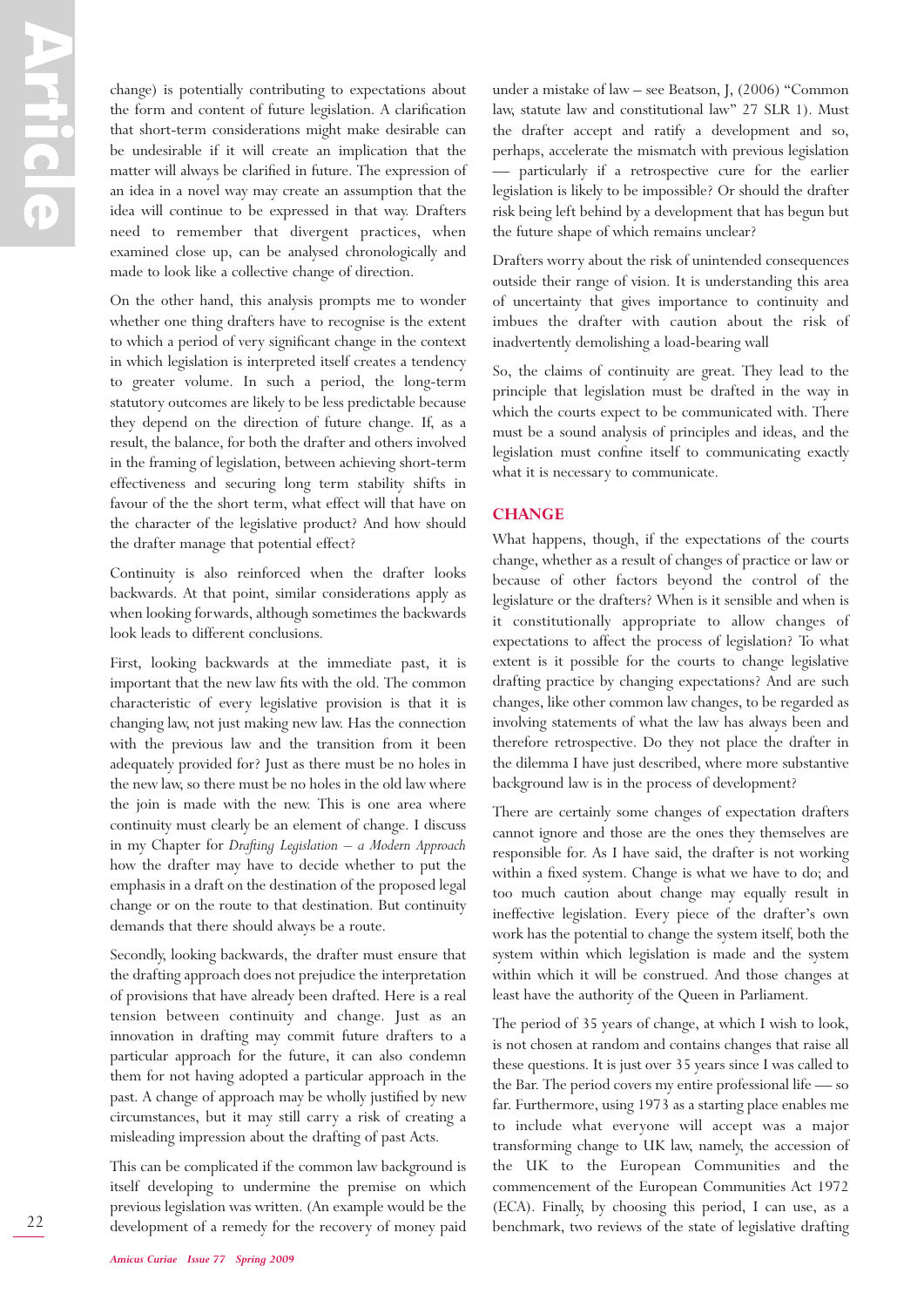in the UK that took place near the beginning of the period: the Renton Committee report in 1975 on *The Preparation of Legislation* (Cmnd 6053) and the 1977 book *Legislative Drafting: A New Approach* (Butterworths) by the late Sir William Dale, in whose honour this lecture series is named.

It is difficult to find the right order in which to discuss the different changes that have occurred. The impact of each has emerged gradually over time. So there is a considerable area of uncertainty about the extent to which they have operated together, or have impacted on each other.

Even the incorporation of EEC/EU law into UK law, which can be precisely timed, did not have an immediate impact. My own memories of joining the public service in 1975, and the Office of the Parliamentary Counsel in 1976, are that initially the likely impact of EEC law was expected to be of relatively limited significance for the UK legislator. EC laws were thought to concern a narrow range of matters dealt with by UK law; and the constitutional impact of section 2 of the ECA 1972 was not at first fully accepted in practice.

Drafters worried more about the risks of inadvertently repealing the effect of section 2 by providing for something inconsistent with European obligations, than about producing something that was ineffective or obscure because of an inconsistency with a European law with superior authority. The position did not really begin to become clear until 1981 and the case of *Macarthys Ltd v Smith* 129/79 [1981] QB 180. Even then I would suggest it took until *Factortame* in 1991 (*R v Secretary of State for Transport, ex p Factortame Ltd* (No 3): c-221/89 [1992] QB 680) fully to sink into UK legal consciousness. It is interesting that the process of accepting a form of quasientrenchment has been much quicker with the Human Rights Act 1998, perhaps because of the previous EEC experience.

A better starting place for a discussion of the impact on legislative drafting of change over the past 35 years is the analysis of legislative practice that appears in the Renton and Dale reviews. In Chapter VI of the Renton report the criticism was set out as follows:

"6.2 The complaints we have heard may be broadly grouped as follows:

- (a) *Language*. It is said that the language used is obscure and complex, its meaning elusive and its effect uncertain.
- (b) *Over-elaboration*. It is said that the desire for "certainty" in the application of legislation leads to overelaboration.
- (c) *Structure*. The internal structure of, and sequence of clauses within, individual statutes is considered to be often illogical and unhelpful to the reader.

(d) *Arrangement and amendment*. The chronological arrangement of the statutes and the lack of clear connection between various Acts bearing on related subjects are said to cause confusion and make it difficult to ascertain the current state of the law on any given matter. This confusion is increased by the practice of amending an existing Act, not by altering its text (and reprinting it as a new Act) but by passing a new Act which the reader has to apply to the existing Act and work out the meaning for himself."

Dale diagnosed the problem as unintelligibility resulting from obscurity and excessive length. He said:

"Features making for obscurity or length, usually both, in United Kingdom Acts are –

- (a) long, involved sentences and sections;
- (b) much detail, little principle;
- (c) an indirect approach to the subject-matter;
- (d) subtraction as in "Subject to", "Provided that";
- (e) centrifugence a flight from the centre to definition and interpretation clauses ("the famous freak of modern law givers");
- (f) poor arrangement;
- (g) schedules too many and too long;
- (h) cross-reference to other Acts saving space, but increasing the vexation."

Have there been changes in drafting practice that suggest a response to those criticisms? Certainly, there are examples of the same criticisms being repeated today. But is that justified? The criticism of the statute book tends to come from those who read Acts of many different dates, rather than from those who confine themselves to reading current Bills. It takes time for a change to have an impact on the whole corpus of statute law.

My observation is that there have been some very considerable changes in the use of language and in the structuring and detail of legislation and in the use of cross references. I am not claiming that everything has always moved in the same direction. But I do assert that a comparison of today's Acts with those of 30 years ago will reveal a general simplifying trend and the modification of techniques with a view to enhancing both clarity and readability. Has this been the result of the criticisms voiced at the beginning of my period? Or have other factors been influential?

As one of the few current members of the Office who was drafting in the 1970s, I doubt whether that consensus of criticism in the Renton Report and Dale's book was entirely fair at the time. I believe that a comparison at that time between Acts of Parliament and other legal documents on the basis of the Renton and Dale criticisms would have come down in favour of the Acts. Nevertheless,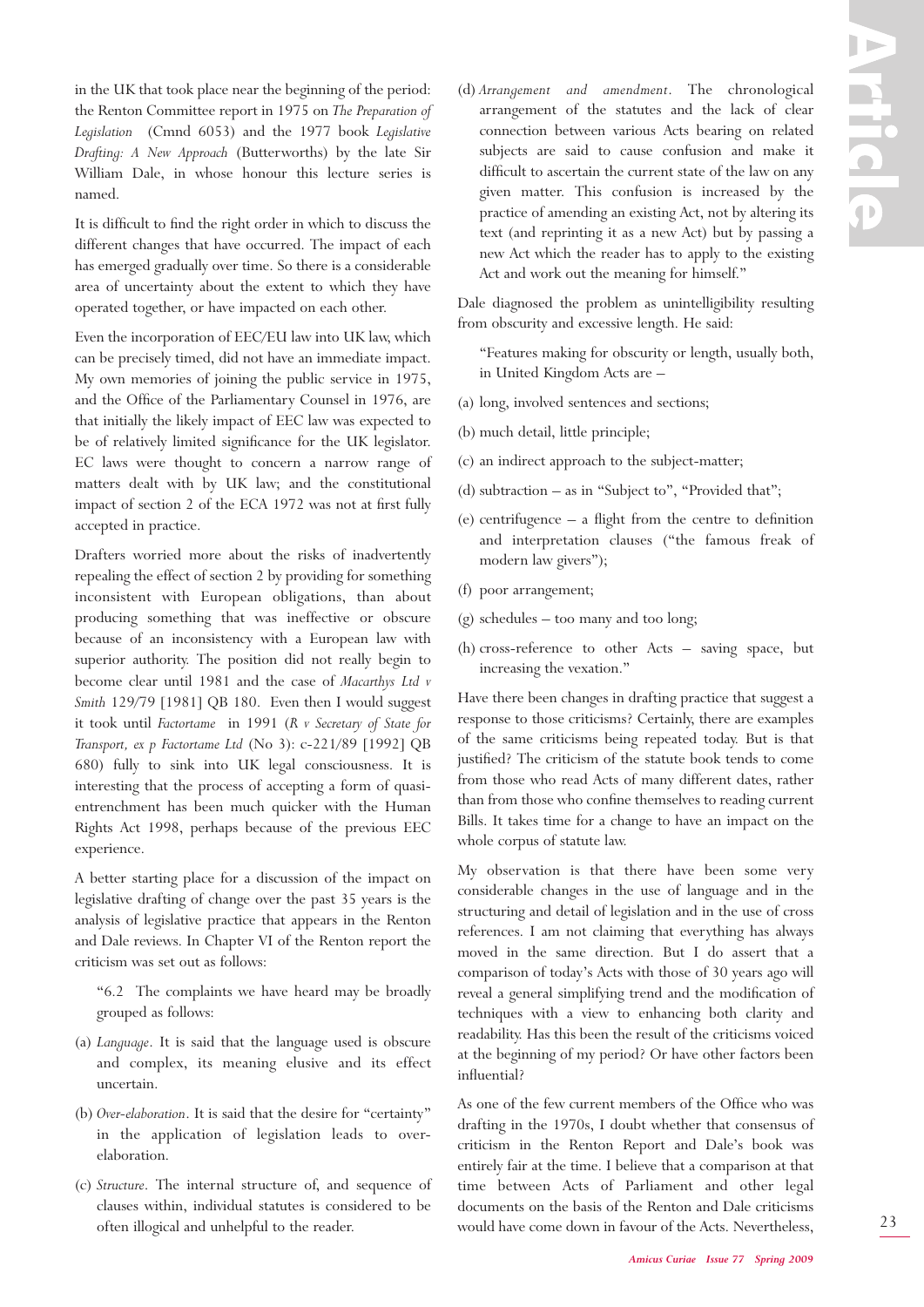I think it would be fair to say that the consensus of the criticism is one of the factors that has contributed to change, as has the movement for the simplification of the drafting of other legal documents. On the other hand, there are certainly other factors too that have contributed to the attachment of even greater importance to accessibility and readability.

We do need to recognise however that the case for simplicity in legislation and plain language is not new. One of my favourite provisions in this context is from the Act for the establishment of the succession of the Crown of this realm of 1536, which provides that the provisions of the Act shall:

*"be taken and accepted according to the plain words and sentences therein contained, and shall not to be interpreted or expounded by colour of any pretence or cause or by any subtle arguments, inventions or reasons to the hindrance, disturbance or derogation of this Act"*

This, it has to be remembered, is the Act that declared the marriage to the King of Anne Boleyn — attainted for treason on account of her adultery — to be void *ab initio*.

Returning however to the last 35 years, an example of a change of practice that was attributable both to outside criticism and to other factors is the expansion of the use of textual amendment as a technique for changing the law. The move to textual amendment had already begun some years before I joined the Office of the Parliamentary Counsel in 1976, but it was ratified and reinforced in chapter 13 of the Renton report. Other factors, however, were also influential.

The theory that each Act was an independent proposition changing the law and so needing, so far as possible, to be self-contained in order to satisfy the requirements of Parliament had been questioned as a result of the extra push for consolidations that followed the establishment of the Law Commissions in the 1960s (see for example, Chorley and Dworking, "The Law Commissions Acts, 1965" 28 MLR 675 at 681). At the same time too there was a developing expectation that publishing techniques, the Statutes in Force project (Statutes in Force: official revised edition, London, HMSO, last edition 1996) and so on, would facilitate the accessibility of "as amended" texts, the previous absence of which had made textual amendment sometimes unattractive. Then, since the 1970s rapid technological advance has reinforced the availability of "as amended" texts and so embedded textual amendment further into UK drafting practice.

On the other hand, there has not been a shift to the system often found in Antipodean jurisdictions, where large Acts on particular topics are treated as conceptual loose leaf binders into which all subsequent changes have to be fitted. In some areas there is a tendency in this direction in the UK, but in others we are still very far from that approach.

Tax law and social security law have been re-enacted, each in a series of Acts passed to cover the whole story, and most changes are fitted textually into the text of those Acts. Education law, on the other hand, tends to accumulate in many different successive Acts. I have no certain or clear explanation for this.

One factor may well be the way the tension between continuity and change manifests itself in English law, and maybe also in the UK Parliament, in a reluctance to accept the notion of a statutory code. This means that, in the UK — perhaps more than elsewhere, legislation and the process of legislating is seen as an interference with the existing corpus of law, a set of running repairs on an existing structure.

We are reluctant to start again, often perhaps because it can be difficult to get a very clear picture of how we got to where we are. The fear of inadvertently demolishing a loadbearing wall raises its head again and the claims of continuity prevail over the desire to produce a clean reenactment. Furthermore the other demand of continuity: the need to understand not only where we are, but also the route we have taken to get there — is also an incentive to draft in a way that tells a chronological story rather than presents the reader with a series of tableaux in freezeframe.

I mentioned new technology and how it has reinforced the practice of textual amendment. New technology has also had a wider impact on the way legislation is written, as well on the way it is interpreted. I have been heard to say that when I entered Office of the Parliamentary Counsel in 1976, new technology consisted of a plastic eraser and a propelling pencil.

Today every drafter works with a keyboard and software that takes much of the routine load off the individual. It is no longer the task of the drafter, every time a Bill is redrafted, manually to re-number all the clauses and subsections that have been affected by insertions and deletions and then manually to correct all the internal cross-references. This can be, and is, done mechanically. Verbal consistency no longer requires a complete readthrough. The search facility has transformed the task of producing an internally consistent document.

It would be foolish to ignore the effect this change has had both on the process of legislation and on the product. More generally too, the impact on ideas of the practical technicalities by which they can be recorded and communicated is a fascinating subject.

My observation is that one major transformation produced by new technology has been to reduce the risks of revision. A 1970s drafter was probably much more reluctant to undertake a radical revision of the text, because of a much higher risk of inadvertently losing some important element.

Giving the drafter a computer on which the text can be instantaneously reworked is a world away, or at least now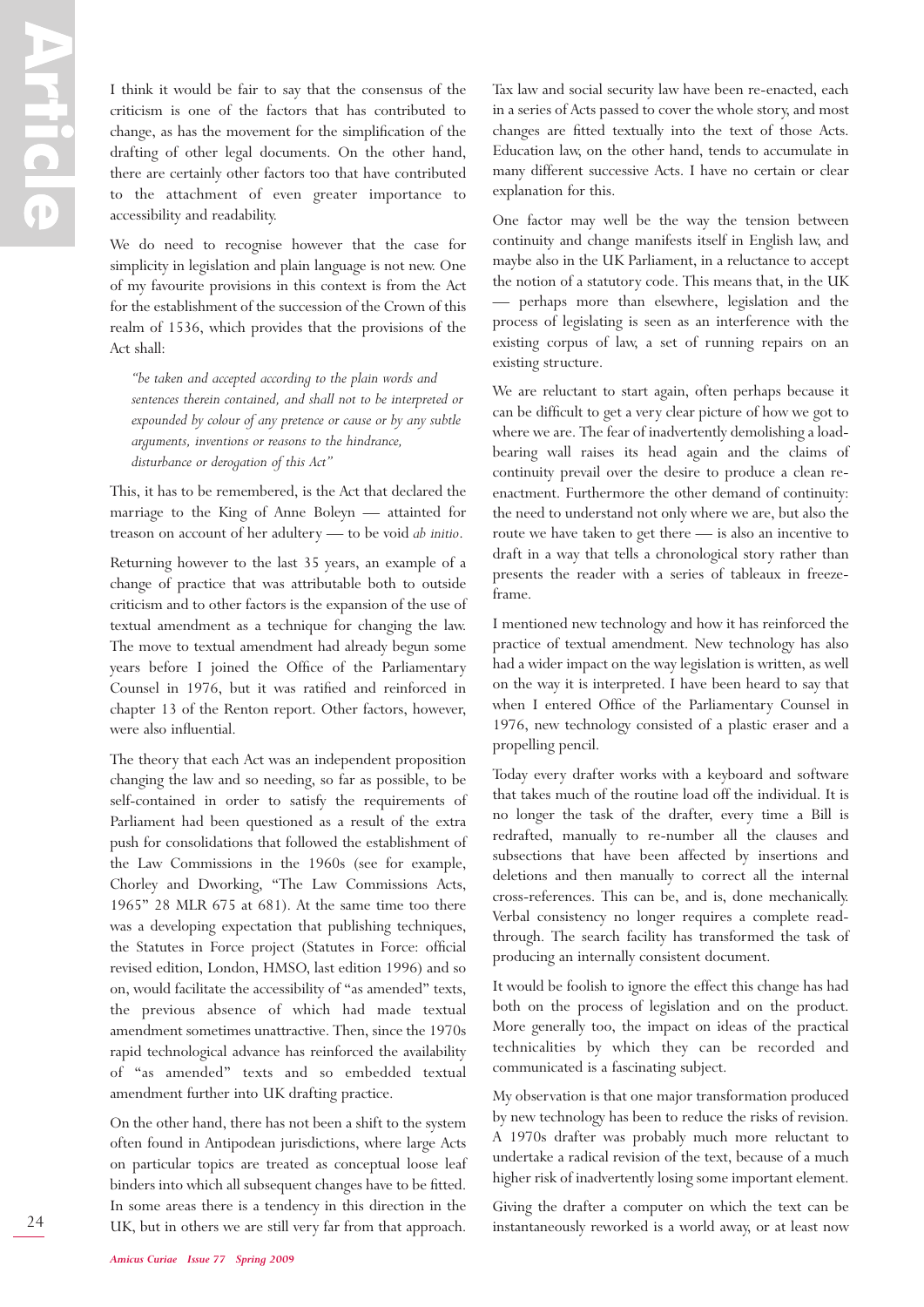almost a working lifetime away, from that in which a shorthand typist had to be summoned to effect the change with as many carbon copies as were needed, and where the result had to await the drafter's turn in the queue for typing services.

There may be neophobes who will say that new technology has undermined the disciplines that kept legislation concise and clear. And there is a case to be made for that. Some disciplines that operated to develop a habit of accuracy and conciseness and were inculcated by the mechanics of doing the job now have to be taught more directly and consciously allocated a suitable priority.

However, I do not lament that. Partly that is because there is no point in doing so. The changes were inevitable. But it is also because the benefits, in my view, outweigh the losses, so long as the losses are identified and a proper assessment made of what is needed to mitigate them. The world where revision is less of a risk is the world where the drafter has more opportunities to perfect the legislative text.

In some areas of the law computers may be thought to have led to prolixity and a loss of original thought. I do not believe that to be true of legislative drafting. The efficiency produced by new technology has produced a much greater facility for revising text. Even if the majority of the extra time produced by the efficiency is used on other priorities, some of it at least is now usable on producing greater simplicity and readability. Today, we may have the risk created by the opportunity to make a last minute change — of producing a last minute error. My view is that we cannot regret that there was probably a higher risk of error when old technology denied us the use of the last minute.

New technology has increased the efficiency of drafters, both when drafting and when doing research. It has also correspondingly changed the way legislation is read – much is now read in chunks online – and it has also increased the facilities for research by those who seek to construe it. That, I believe, has been another significant aspect of the change over the last 35 years to the context in which legislation is read. There is too some evidence for a developing consequential change in the way it is being written.

The decision in *Pepper v Hart* [1993] AC 593 gives rise to different emotions amongst those concerned with legislation. For me though it represents a symptom of a change of much wider impact and an important factor to be considered when looking at the dynamism of the relationship between the courts and legislators.

For as long as I have been in the law, a tension has been said to exist between those who assert a preference for literal interpretation and those who assert a more "purposive" approach. However, that tension still seemed relatively unreal when the rules about identifying the purpose effectively confined the material to which reference could be made to the text of the Act.

The drafters' reaction to *Pepper v Hart* was generally phlegmatic. We were concerned that the decision created research difficulties — difficulties that have now been mitigated, but not removed, by new technology. Finding a ministerial statement on a provision was difficult. Difficulties included the way clause numbers can change at each Parliamentary stage, the way amendments are grouped for debate, often in a rearranged order, and the fact that what were then called standing committee proceedings (where most detailed debates on legislation took place) were published in limited editions that did not make them easily accessible.

But when asked about the impact of the substance of the decision on our work, we said that the words of the statute were our only tool: so provided that we got the provisions clear — so that, on a literal reading, they were unambiguous and did what was required by our instructions — then we had no need to worry.

The significance of *Pepper v Hart*, though, as I now see it, was that it was symptomatic of a more general trend, or perhaps it was the catalyst for the acceleration of that trend. The trend is for the courts and others increasingly to look outside the text of the Act for its meaning. This is a tendency that has been noticed and commented on by others before me (I would like to express my gratitude to Lord Rodger of Earlsferry for the help provided to me in developing my ideas for this lecture by his address to the Office of the Parliamentary Counsel in May this year).

The use of explanatory notes for Bills in Parliament as a way of providing clear explanations for Parliament of their effects had been championed by the Office of the Parliamentary Counsel. The notes could set out in plain language the whole context of a provision. And we championed them at least partly because they provided a vehicle to which we could, in the interests of continuity, divert all the unnecessary material that we should otherwise have been invited to include in the text.

Looking back, it is possible to question how successful that strategy has been. The use of explanatory notes to protect the purity of the legislative text is undermined if they become too readily a tool for construing the Act (see Dr Roderick Munday, "Explanatory notes and statutory interpretation", (2006) 170 Justice of the Peace 124-32); and, as others have shown, there is an increasing tendency to use them in that way.

In that context I detect some evidence that the increased willingness of courts to look beyond the text may be producing a relaxation – but not, I hasten to say, an abandonment – of the rules drafters apply to themselves about the inclusion of explanatory material in legislative text. There is still a rigid adherence to a rule that explanatory material must be clearly identifiable as such, but I observe that such material is no longer rigorously excised.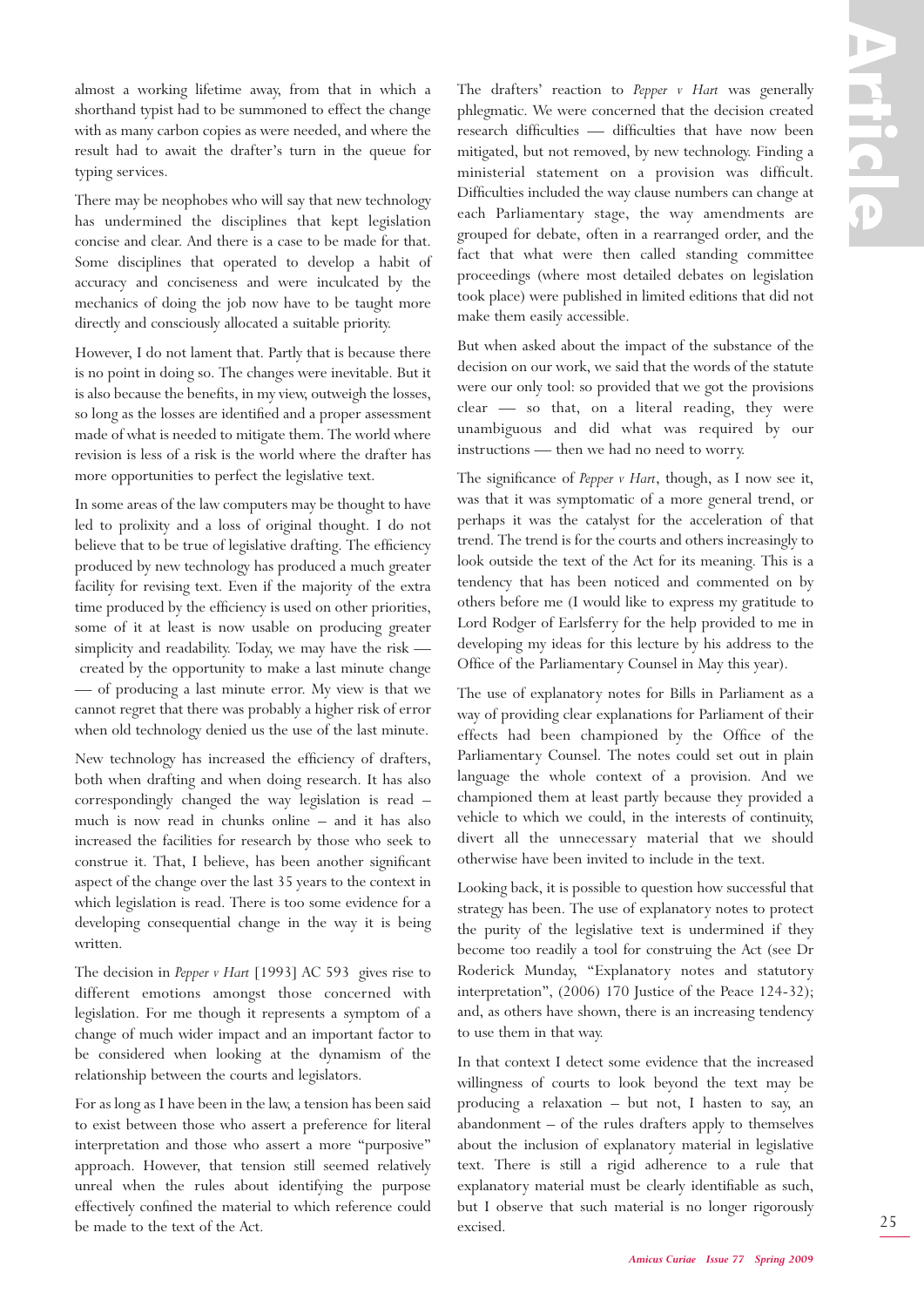The use of framework clauses and more signposts, particularly in the work of the Tax Law Rewrite Project, is indicative of the change. It represents a conscious change of direction from that project, but it is also an approach that has been carried into individual practice on other Bills. The new parameters may not yet be clear. But the cautious development of new boundaries provides a good illustration of how a whole range of changes and influences can result in a shift in the balance between continuity and change in the practice of legislative drafting. The demands of continuity remain. It is still dangerous to put unnecessary material in statutes. But in many cases the risk of doing so is being assessed in a slightly different way from the way it was in the past.

So this aspect of a recognisable move away from a fundamentally textual approach to a more teleological approach may be affecting the way drafting is done. Interestingly, the move in the courts coincides with a similar change in the way legislative proposals are debated in Parliament. There is less debate now on the literal effect of the Bill. This change has been encouraged by Parliamentary changes under which the programming (viz time-tabling) of debate on a Bill in the Commons has become the usual practice. Programming has spread the debate on a Bill more evenly and encouraged a greater concentration of debate on points of principle and purpose, rather than textual analysis. Previously, Parliamentary debates on a Bill would often include a substantial period devoted to a relatively random sample of points on the technical or textual detail.

The procedural changes have also meant that there is less incentive for the drafter to produce the shortest possible text in the smallest number of clauses. That increases volume but it also contributes to readability and simplicity, enabling provisions to be split and broken down into shorter, clearer propositions, rather than rolled together to save space.

I want to emphasise that in describing the procedural changes I am making no criticism. The duty of Parliament is to debate legislation in whatever way Parliament thinks best serves those whom Parliament represents.

My observation, though, is that a concentration on purpose and principles both in the courts and in Parliament means that more and more extraneous material is being accessed to find out what the words we have drafted mean. I detect too that, in practice, there is an increased willingness for readers of Bills and of Acts to turn to extraneous material, not only if the literal text fails to yield a certain meaning, but rather to reinforce – before the text has been wholly exhausted as a source of meaning – what was in fact only a preliminary assessment of its intention.

This gradual but general loosening of the connection between the legal meaning of a piece of legislation and the detail of its text has been reinforced by other factors. One of these I have already mentioned: the incorporation of EU law into UK law. There can be no denying the impact of EU law on the way UK law has developed over the past 35 years. Several different factors have contributed to that.

Sir William Dale in *Legislative Drafting: A New Approach* drew attention to what he claimed to be a different approach to legislation in continental jurisdictions: "The continental law makers, influenced by their heritage of codes, think out their laws in terms of principle, or at least of broad intention, and express the principle or intention in their legislation."

The approach in EU legislation is certainly different from that in a traditional UK statute, but I am not sure that this distinction, founded on the supposed and traditional distinction between continental rationalism and English empiricism, sums it up. In my English, empirical way, I would prefer to list factors that I think mean that EU provisions differ in approach from the traditional UK approach.

First, both the text and the policy of EU law is negotiated in a way that UK statutes are not. A UK statute takes a form which gives effect to the policy of the UK Government. These days policy is seldom formulated without extensive consultation, and Bills have to be acceptable to Parliament; but the legislation ultimately always gives effect to decisions by the executive that others are invited to accept. A negotiated document is different, because different views about its meaning may continue after promulgation amongst all those who contributed to its formulation.

Secondly, EU legislation is designed to fit several jurisdictions and is not tied to place in the same way as UK legislation.

Thirdly, as Dale suggests, it is not tied to particular ways of legal thinking. It is true that some continental systems think from principles to rules, whereas the tradition of English law has always been to infer rules and principles from particular outcomes. This has an effect on the way it is drafted; but it would be wrong too to suggest that EU legislation has not also been influenced since 1973 by the common law approach of the UK and the Republic of Ireland.

Finally, EU legislation is drafted in, and to fit, several languages, and this involves an element of uncertainty about its application.

The development of the principles of direct applicability, a desire, in the interests of minimising unnecessary regulation, not to gold plate the implementation of EU obligations and indeed the decisions of the courts have all led those implementing EU legislation in the UK to rely more heavily on the technique of "copy out" – the transliteration, rather than the translation of EU law into UK law (see *Rhone-Poulenc Rorer International Holdings Inc and another v Yeda Research and Development Co Ltd* [2006] EWCA Civ 1094 per Lord Justice Jacob, para 22). The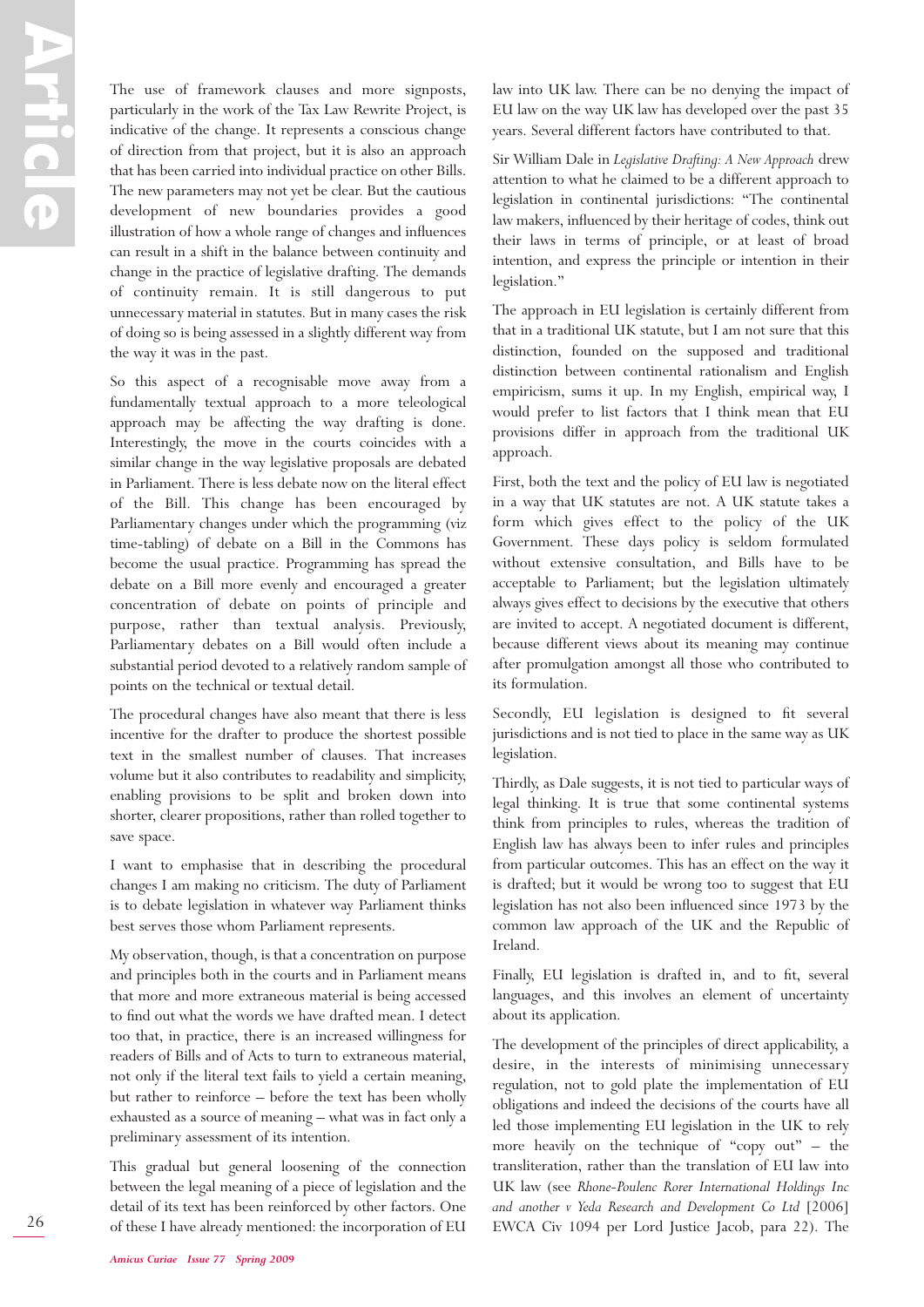consequence is that provisions in EU form can very often find themselves as neighbours to more traditional UK provisions. Inevitably the proximity has had an effect on what seems possible in the UK provision and doubtless too on the way it may be construed.

The extent to which EU law has influenced UK law is unclear because many of the differences to which EU law has introduced UK law have been mirrored in domestic developments. So the growth of pre-legislative scrutiny and consultation, and a corresponding expansion of the degree of involvement in legislation by those outside Parliament, has perhaps shifted the nature of legislation away from something that was exclusively the expression of will of the government towards something to meet the needs of different groups.

If it is still the case that the text of a UK statute is not a negotiated text, it is nevertheless the case that the policy it implements is more often negotiated. Certainly, there are today many more mechanisms for ensuring that policy involves a careful balance between the competing legislative ambitions of all those interested, including the executive.

Legislative and administrative devolution too has introduced more diversity of place and jurisdiction, and in Wales bilingualism, into UK law, with now three separate drafting offices, in addition to the Office of the Parliamentary Counsel in London, developing their own at least slightly different approaches properly attuned to local judicial, political and legislative conventions. It is clear that this diversity itself, coupled with the complexity of transition from jurisdiction to jurisdiction within the UK, places additional tensions on the ability to maintain a single and clearly identifiable textual approach — tensions, I should say, that all the drafting offices are working closely together to mitigate.

The need for legislation in all UK jurisdictions, including by convention in the UK Parliament, to respect the parameters of the different devolution settlements has also necessarily involved a more principle based-approach to legislation. The "pith and substance" test (see eg s 29(3) of the Scotland Act 1998 or s 94(7) of the Government of Wales Ac 2006) and the other similarly broadly framed tests of whether something is within devolved competence have thus become very powerful influences on the whole nature of UK legislation.

Yet another change that has had a significant effect over the past 35 years has been an acceleration in the development of administrative law and the principles of judicial review over that period. The start of the process had begun some years before the beginning of my period, but the extent to which the courts now consider it necessary and appropriate to question and review administrative decisions has expanded enormously over the past 35 years.

The development of the remedy and concept of judicial review, something that did not exist at all at the beginning of the period — although the prerogative writs did — may well have contributed to this, coinciding as it does with a changing relationship in a dynamic unwritten constitution, between the Executive and the courts.

The professionalisation of both the law and politics and related social changes have reinforced this so that the interpretation of statutes is now more of an arm's length affair. The establishment of the Supreme Court will remove the most senior judges from Parliament completely, and the proportion of members of the judiciary with experience as Parliamentarians is probably as low today as it has ever been.

These changes are associated too with the increased importance that is attached to a developing constitutional principle in favour of a genuine separation of powers. This is attributable to European/ ECHR influences as well as to the constitutional analysis required by the process of devolution. In the context of a developing doctrine of qualified entrenchment for certain UK statutes, I was struck too, recently, to hear a judge of the Irish Supreme Court explain that it is the separation of powers that does the job for the Irish Constitution that is achieved in the UK by the doctrine of the sovereignty of Parliament.

The Human Rights Act 1998 fits squarely within this line of development that in different ways seeks to define the proper constitutional role of the courts. By introducing international obligations into domestic law, that Act has introduced — and made more acceptable — the legal reasoning that proceeds from principles to rules, rather than vice versa and so invites the courts to intervene, on the basis of principle, in the administrative decisions made by the Executive under detailed statutory powers.

If these factors have exemplified a move from detail and literalism to principle and purpose, one complaint that the drafter has always had to meet, and has to meet still, is the complaint of increasing volume. I have said something about this already in the context of the discussion of new technology and of the extent to which the pace of change may have shifted the balance in favour of shorter term priorities. But if volume is a fault, the changes I mention here are all contributory causes to a steady growth in volume.

- the increasing use of extraneous material
- the effect on the form of legislation of wider consultation and pre-legislative scrutiny
- the demands of EU and ECHR compatibility
- the demands and effects of devolution
- the development and growth of administrative law
- the distance between courts and Parliament and the increasing influence of a doctrine of a separation of powers